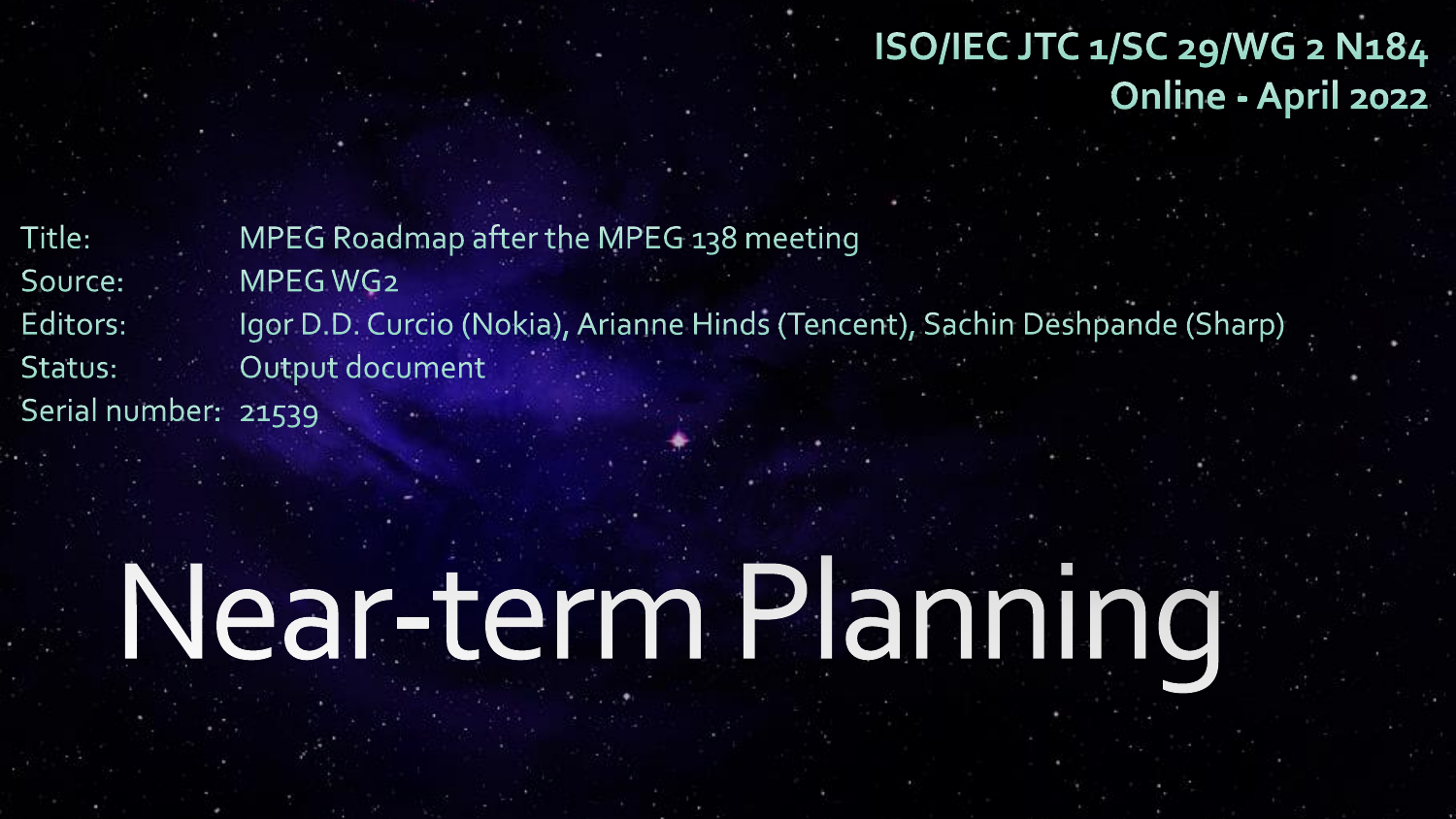## **MPEG organization under ISO/IEC JTC1/ SC29**



**SC 29**

**Chairman**